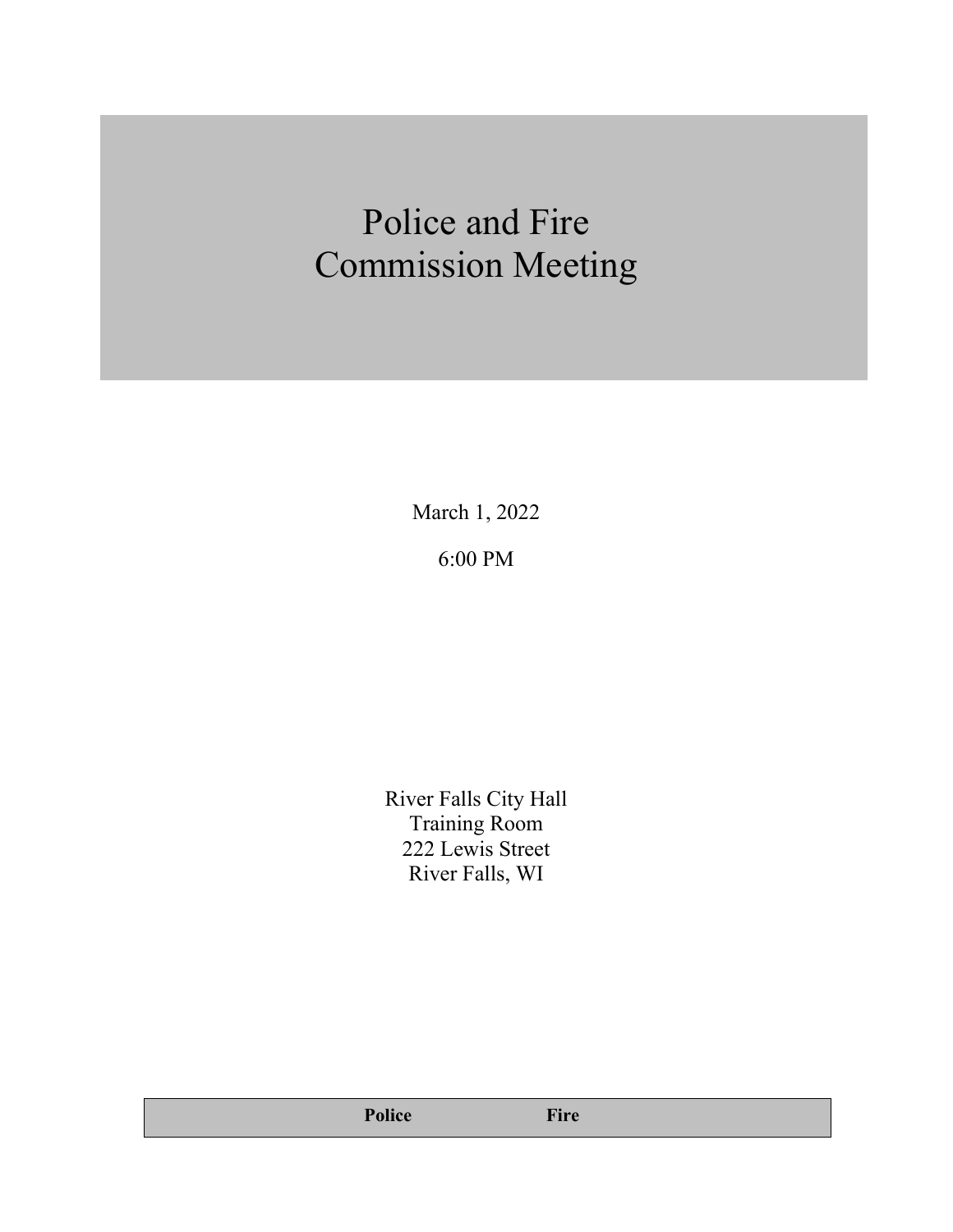# **POLICE & FIRE COMMISSION MEETING March 1, 2022 at 6:00 p.m**. **City Hall Training Room**

*\*\*Please note that due to the ongoing COVID-19 public health emergency, some or all members of this governing body may attend via telephone or internet. The City Hall Training Room will be open to the public. To access, use the lower-level doors.*

# *NOTE: OFFICIAL ACTION MAY BE TAKEN ON ANY AGENDA ITEM*

# **Agenda**

Call Meeting to Order Roll Call Approval of Minutes: August 23, 2021 Regular Meeting

### **Police Department**

1) Establish Patrol Officer Eligibility List

# **Fire Department**

- 1) Fire Chief Hiring Process Discussion
- 2) Appointment of Acting Fire Chief

#### Adjournment

*Posted: February 25, 2022 Updated: February 28, 2022*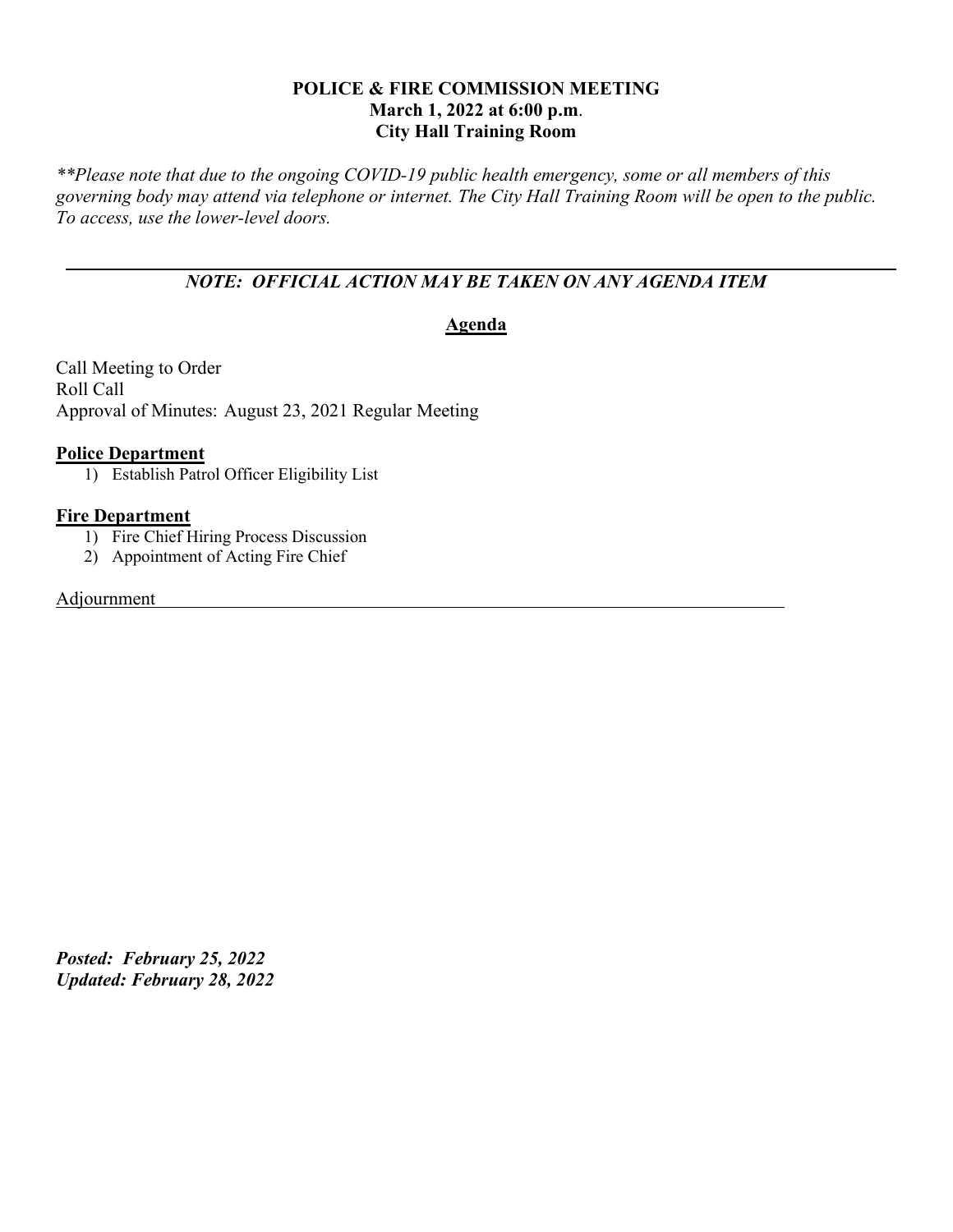#### **POLICE & FIRE COMMISSION MEETING MINUTES**

**August 23, 2021 @ 5:30 p.m**.

River Falls City Hall City Council Chambers 222 Lewis Street River Falls, WI

Meeting called to order at 5:30 p.m.

| <b>Commission Members Present:</b> | Mark Sams, Jon Longsdorf, Gary Donath, Dick Rinehart |  |  |
|------------------------------------|------------------------------------------------------|--|--|
| Absent:                            | Grant Hanson                                         |  |  |
| <b>Staff Present:</b>              | Gordon Young, Scott Nelson                           |  |  |

Police and Fire Commission President Mark Sams called the meeting to order at 5:30 PM. The City Council Chambers were open for public to attend.

Approval of Minutes: Regular Meeting Minutes from May 26, 2021 Commission Member Donath recommended a correction to "Commission Member Donath" from "Council Member Donath".

**MSC Rinehart, Donath to approve the May 26, 2021 Minutes with the suggested correction. Unanimous**

- 1) Election of President of Police & Fire Commission President Sams requested nominations. **MSC Rinehart/Sams to nominate Mark Sams to another term as president of the Police and Fire Commission. UNANIMOUS**
- 2) Election of Vice President of Police & Fire Commission President Sams requested nominations. Longsdorf inquired if commission member must be present to be nominated and was advised they did not. **MSC Longsdorf/Donath to nominate Grant Hanson to another term as vice-president of the Police and Fire Commission. UNANIMOUS**

# **3) Authorization to end current Police Officer Eligibility List**

Chief Young explained the current list contained nine candidates. We hired four candidates from the list; and were working on hiring a fifth, when that candidate was injured and will have to restart academy in February, if able. Remaining candidates on the list will be contacted to offer them the chance to go through the selection process once again. Chief Young stated he is looking for high quality candidates ready to hit the road and does not want to wait until next May 2022 for a new hire to start.

Chief Young shared that we have an upcoming position to fill with the resignation of Officer Tom Overland, who is going into private industry. He indicated this is a trend in law enforcement.

Chief Young stated decertifying the current list will give the opportunity for more qualified applicants to apply. The hiring process will begin in September or early October, and he looks forward to coming back to the commission with a new eligibility list, should the Commission authorize that direction.

Rinehart commented that this plan of action sounded good. Longsdorf asked if party of the decertifying and creating a new list is about trying to get higher score than those remaining on the list. Chief Young stated yes, we are looking for the highest quality applicants.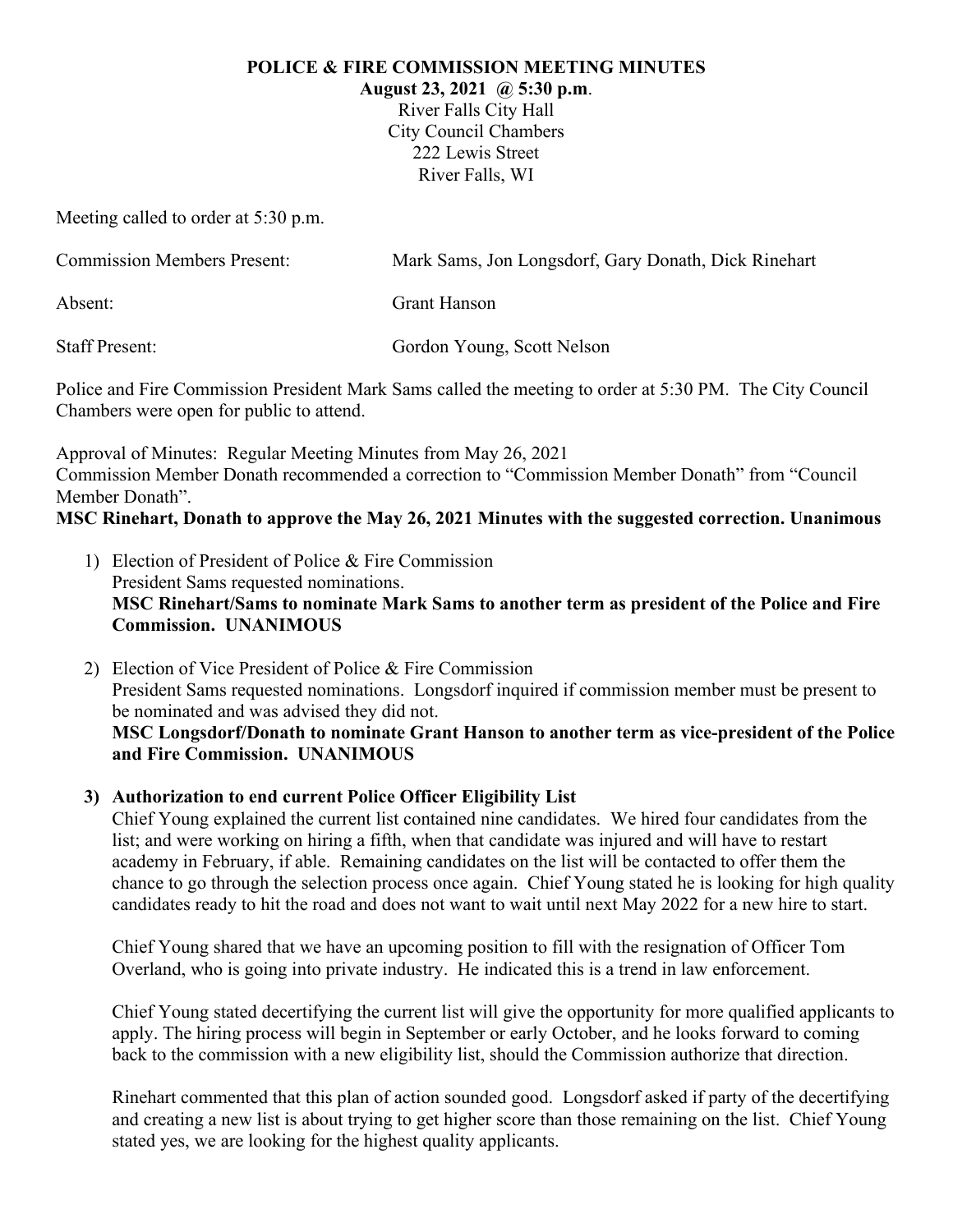Donath asked about the application process, Chief Young shared that the steps would follow the hiring process completed earlier this year.

**MSC Longsdorf, Rinehart to end current Police Officer Eligibility List. UNANIMOUS**

- 4) Authorization to create a new Police Officer Eligibility List Sams asked if there was any discussion, there was none. **MSC Donath/Longsdorf to authorize the creation of a new Police Officer Eligibility List. UNANIMOUS**
- 5) Duties of Police and Fire Commission Presentation by Chief Young

Chief Young provided commission members a copy of the City of River Falls Police and Fire Commission Police Department Rules of Procedure approved September 13, 2019. Young provided a review of the hiring processes and synopsis of open meeting law, as shown through a PowerPoint presentation. The City Administrator has asked any board or commission be given a refresher on duties and purpose.

Chief Young shared that at the next meeting he will bring forth a change to the rules of procedure regarding sergeant requirements to fall in line with the verbiage in the union contract.

Rinehart comment that the training with the attorney was very helpful two years ago.

Donath asked for clarification with open meeting law. Chief Young gave an overview and reminded commission members to be aware of the open meeting law when in public and when replying to e-mails.

Rinehart asked about volunteers for fire department staffing. Chief Nelson replied that everyone is engaged, and the staff wants to do things. The new method of operation created by the department staff is working very well. He reminded the Commission that the volunteer force re-applies every three years for positions within the department.

Adjournment: **MSC Rinehart/Donath**. Unanimous. Meeting adjourned at 5:58 p.m.

Respectfully Submitted,

there stitutede

Ailene Splittgerber Recording Secretary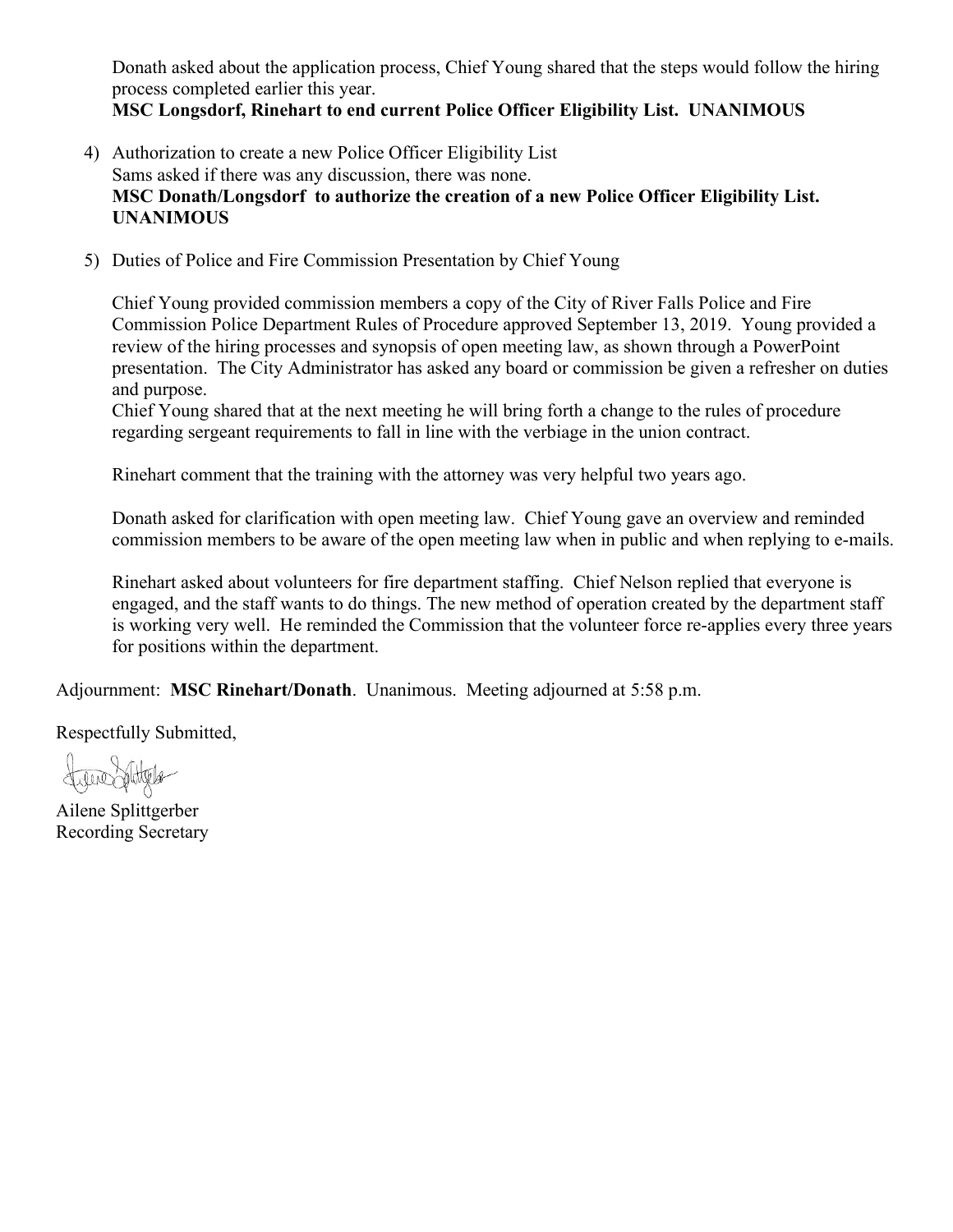

**RIVER FALLS POLICE DEPARTMENT**

- **To:** Police & Fire Commissioners
- **From:** Gordon Young, Chief of Police
- **Date:** February 25, 2022

Re: Patrol Officer Eligibility List

After conducting the physical agility test, written examination, and oral board interviews, the following applicants scored above 70% and meet the Police & Fire Commission rules for the eligibility list:

| Candidate                | Oral<br><b>Interview</b><br><b>Raw Score</b> | Total | Veteran's<br><b>Preference Pts</b> | Total w/Vet<br><b>Pts</b> | <b>Law Enforcement</b><br><b>Certification</b> |
|--------------------------|----------------------------------------------|-------|------------------------------------|---------------------------|------------------------------------------------|
| Adam Amaro               | 310                                          | 77.5  | 10                                 | 87.5                      | Certifiable                                    |
| <b>Maverick Deschamp</b> | 314                                          | 78.5  | n/a                                | 78.5                      | Not Certified                                  |
| Colin Fluno              | 307                                          | 76.5  | n/a                                | 76.5                      | Certifiable                                    |
| Janari Glover            | 298                                          | 74.5  | n/a                                | 74.5                      | Not Certified                                  |
| Paige Harlow             | 292                                          | 73    | n/a                                | 73                        | Not Certified                                  |

The police department currently has four (4) vacant positions. Upon the Commissioners approving this eligibility list, our staff will begin a background investigation into each candidate and report back to you my recommendations for hire.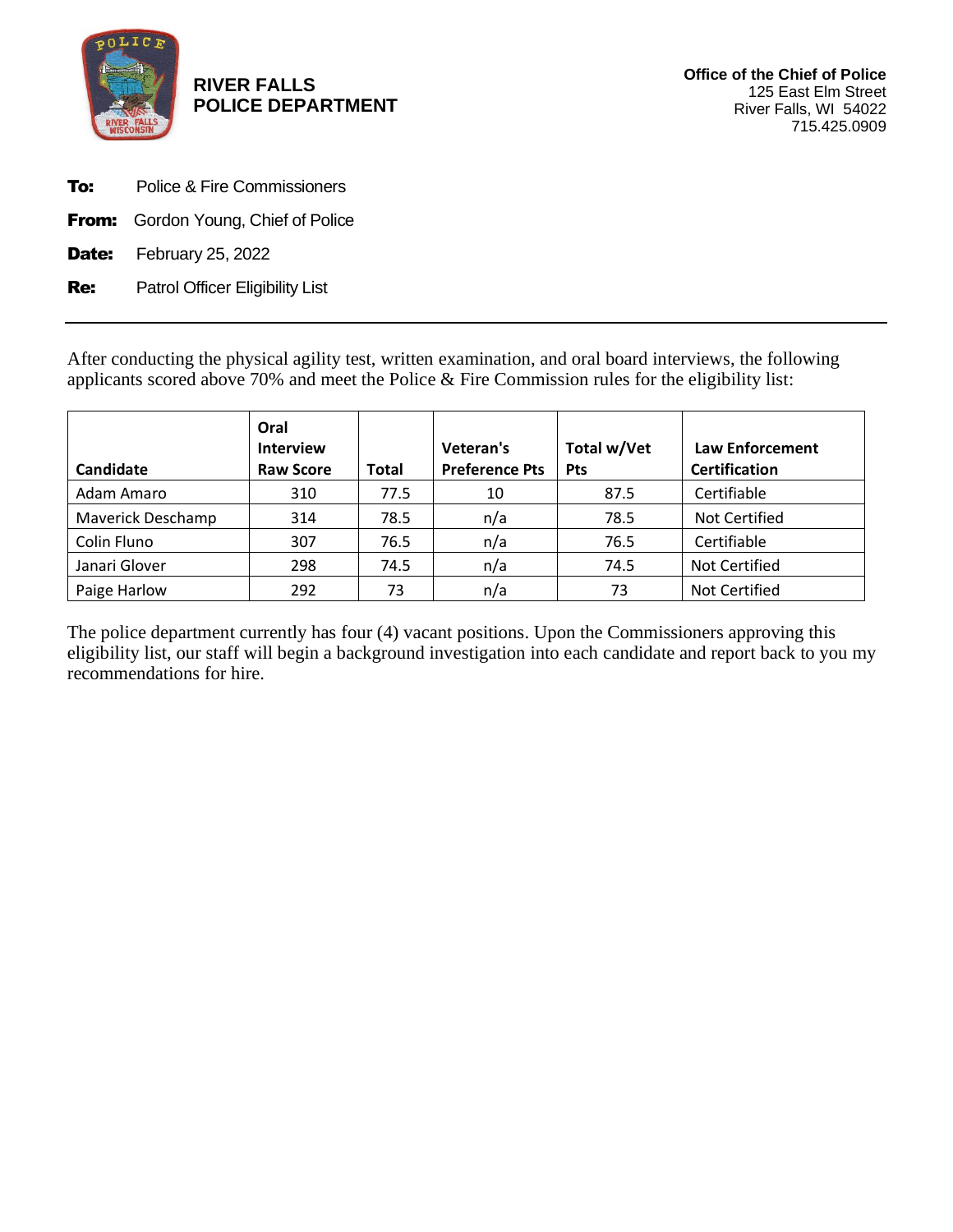**Scott Nelson** N1333 717th St. Bay City, WI 54723

**February 9, 2022** 

Mayor Dan Toland **City of River Falls** 222 N Lewis St. River Falls, WI 54022

**Dear Mayor Toland:** 

Please consider this formal notice of my intention to retire from my position as Fire Chief for the City of River Falls. My last day will be Monday, May 2, 2022. I plan on beginning my retirement on Tuesday, May 3, 2022.

I have been your Fire Chief for over 11 years, during which time I have had many enriching and rewarding experiences. I would like to thank you and the Council, the Police and Fire Commission, all the City employees and the Community for the support they have given me throughout the years. Most importantly, I am grateful for having the honor of being allowed to lead such an amazing group of dedicated firefighters.

During the last several months, I have been preparing the department for my intended departure. While there are several items still on our plate, I feel we can accomplish them by my retirement date, helping provide a smooth transition for the new Chief.

Thank you very much for the great memories. I look forward to watching the River Falls Fire Department rise to the next level of professionalism under new leadership.

It's been an honor.

Regards,

**Scott Nelson** Fire Chief, City of River Falls

**City Council** cc: Police & Fire Commission Scot Simpson, City Administrator Jason Stroud, Assistant City Administrator **Human Resources**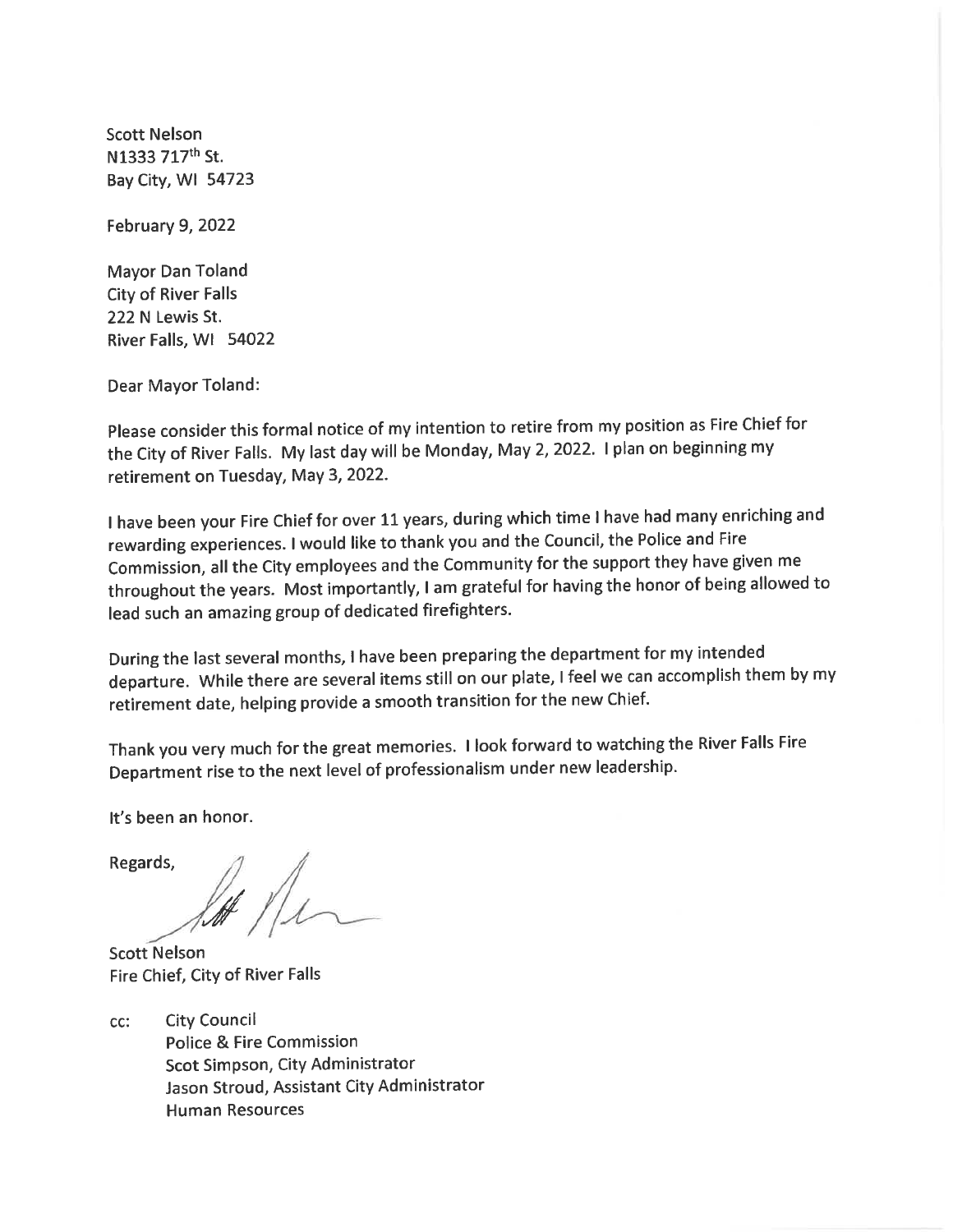

# **MEMORANDUM**

**TO:** Police and Fire Commission

**FROM:** Jason Stroud, Assistant City Administrator

**DATE:** March 1, 2022

**TITLE: Fire Chief Recruitment**

#### **RECOMMENDED ACTION**

Authorize City staff to conduct a fire chief recruitment consistent with the terms of this memorandum.

### **BACKGROUND**

The current fire chief, Scott Nelson, has submitted his notification of retirement to be effective on Monday, May 2, 2022. The rules and considerations to be included in the recruitment and selection of a fire chief are provided in the River Falls Police & Fire Commission's rules of procedure.

### **DISCUSSION**

The Human Resources Director and the Assistant City Administrator have reviewed the Commission's rules of procedure and have developed a proposed recruitment procedure that is consistent with these rules. In addition, the Assistant City Administrator has met with the fire department's Chief Advisory Committee to gain initial feedback on the updated Chief's job description and the recruitment strategy.

The following are the recommendations for the Commission's consideration:

- Designate a Commission representative to be the day-to-day liaison to City staff during this recruitment period.
- Authorize staff to partner with the recruitment firm of Gov HR USA for assistance. The cost for their assistance is \$9,000, this will provide the following: development of position announcement, nationwide advertising, screening of candidates against a qualification(s) matrix and submittal of top tier candidates. This procurement of these professional services is allowable in accordance with the city's purchasing policy.
	- o Staff obtained pricing from other firms (Baker Tilly, SGR, DDA) and found them to be non-responsive, not interested, and/or cost prohibitive.
- Authorize staff to plan an interview and assessment process for the selection of the next Chief that will include the following: initial virtual screening, dual panel interviews, presentation assessment and meet-and-greet.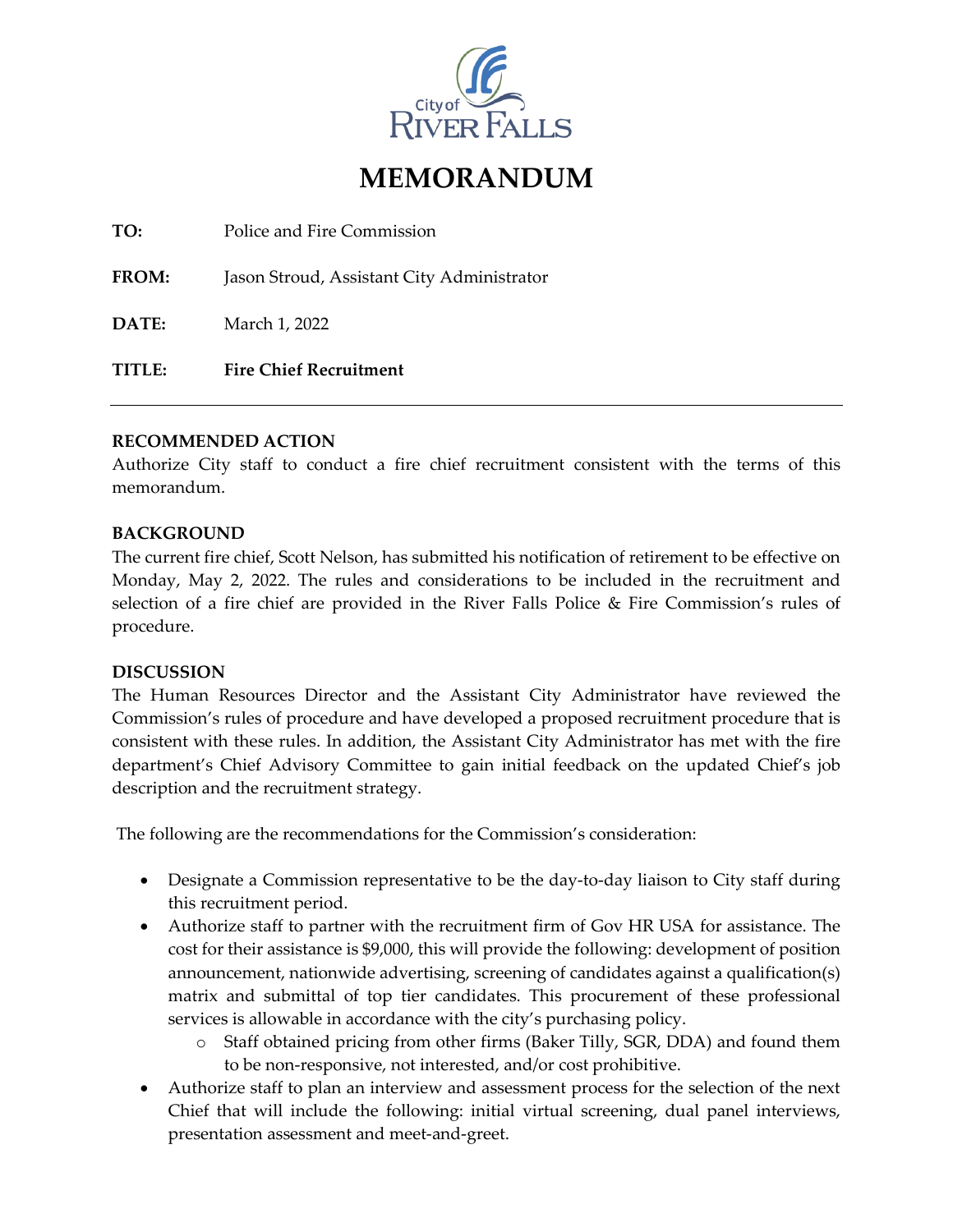*Police and Fire Commission March 1, 2022 Page 2*

> o Panel representation will include: Police & Fire Commission rep(s), Mayor, City Administrator, Assistant City Administrator, HR Director, Police Chief, Community Development Director, local business representative, Fire Department Chief's Advisory Committee member(s), and a Fire Chief from a similar locality/department.

# **CONCLUSION**

It will be staff's intent to keep the members of the Police & Fire Commission informed and involved throughout the process. Staff would present a final candidate to the commission for formal approval.

Enc: Updated Fire Chief Job Description

Cc: Mayor Dan Toland City Administrator Scot Simpson HR Director Karen Bergstrom Police Chief Gordon Young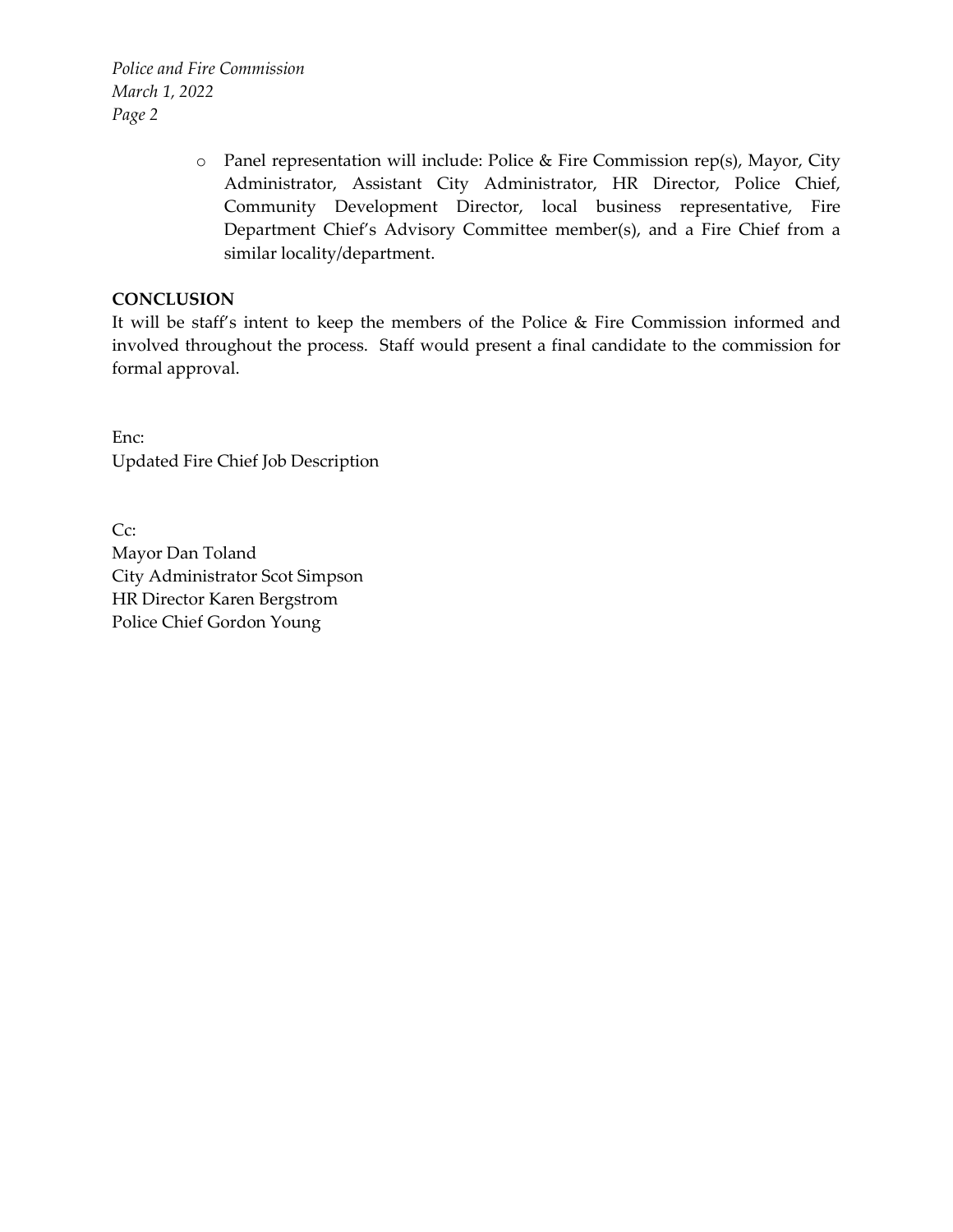# CITY OF RIVER FALLS, WI JOB DESCRIPTION

## JOB TITLE: **FIRE CHIEF**

Department: Fire Reports to: Police and Fire Commission FLSA: Exempt Date: June 1, 2022

### **SUMMARY**

The purpose of this position is to lead, direct and supervise the administration, operations, and personnel of the River Falls Fire Department. The fire chief is a deputy emergency government director for the city. The work is performed in coordination with the City Administrator, or his designee, with statutory oversight from the Police & Fire Commission.

The fire chief will be a collaborative leader who can connect, and work with, city staff, the community and the volunteer members of the department. The fire chief will support, and model, the city's values, priorities, and commitments. The fire chief will continuously demonstrate interpersonal skills, integrity, confidentiality, and judgment that inspires trust, creates vision, executes strategy, improves efficiencies, and influences inclusivity amongst all members and employees.

### **ESSENTIAL FUNCTIONS**

- Work with the City Administrator and other staff to determine goals and priorities. Stay abreast of City needs and encourage input/ideas from all personnel.
- Direct the development of department procedures and regulations to accomplish goals and priorities most effectively.
- Responsible for the overall direction, coordination, and evaluation of departmental personnel. Responsibilities include interviewing, hiring, and training employees; planning, assigning, and directing work; appraising and recognizing performance; holding members accountable to policies and conduct standards; addressing complaints and resolving problems.
- Directly supervises department command personnel including Division Chiefs, and other assigned personnel. Indirectly supervises all department personnel through the chainof-command.
- Partners with human resources to ensure efforts to recruit and retain a diverse and qualified workforce.
- Directs and oversees all department operations; establishes operating guidelines, policies and procedures for the department for incident response; develops and monitors department budget and oversees expenditures.
- Responds to incidents as needed to support operations and may assume command of the scene.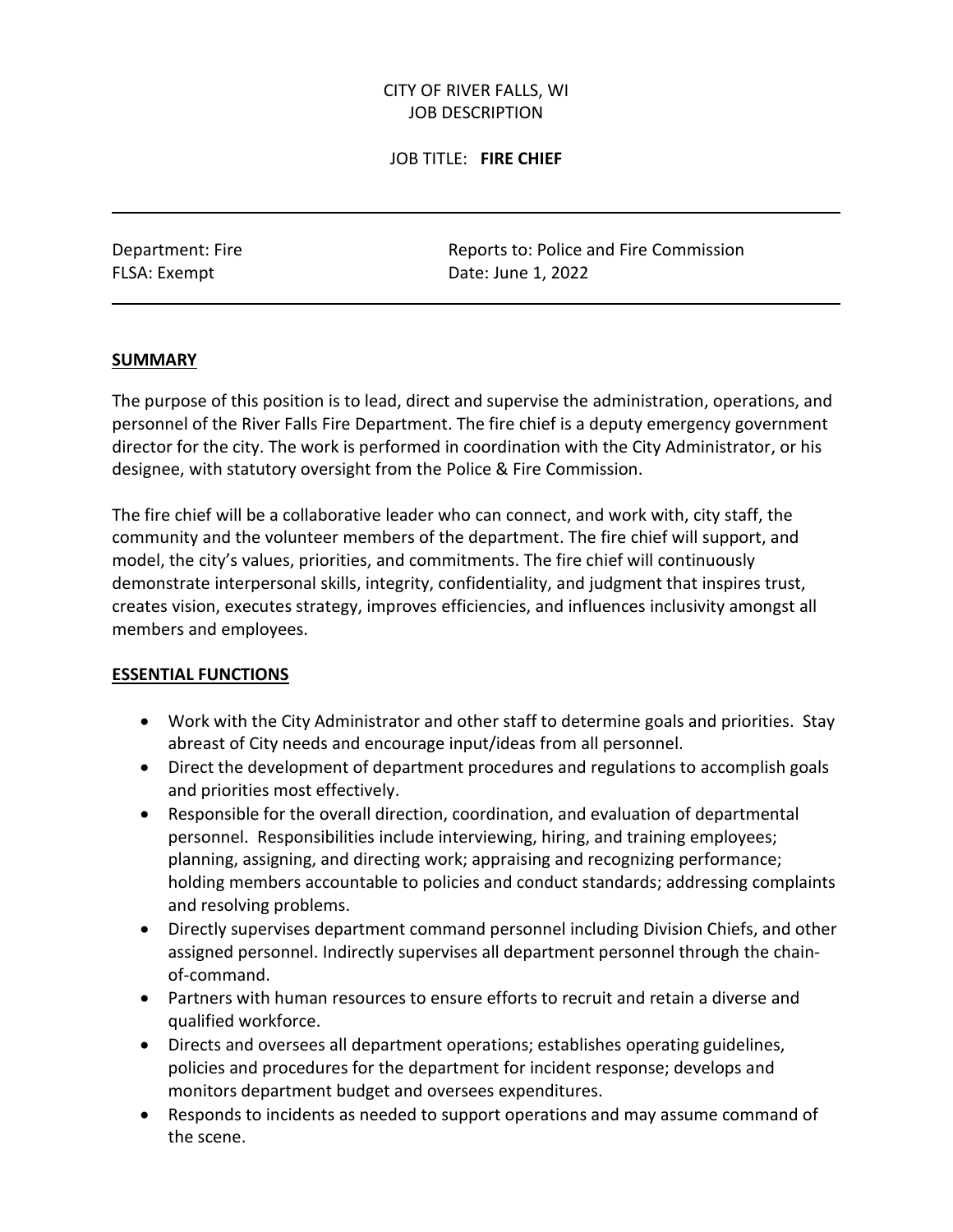**City of River Falls Fire Chief Page 2**

- Responsible for developing and maintaining department policies and for making recommendations to upgrade the department By-Laws, Standard Operating Guidelines and Administrative Regulations.
- Responsible for performing and enforcing all fire prevention ordinances of the City and State laws and regulations pertaining to fire prevention. Is responsible for keeping the public informed on fire prevention methods and on the activities of the Department.
- Coordinates with the Building Inspection Department; takes an active role in site and plan review.
- Oversees the development, implementation and presentations of the fire prevention programs.
- Assists other departments in establishing safety and emergency procedures.
- Attends all necessary meetings as directed by the Police & Fire Commission and City Administrator. May include City Council, rural association, county meetings, state meetings, etc.
- Participates in local, regional, state and national conferences and seminars on fire administration, prevention, public education, and suppression to maintain a continuing level of professional and technical competence.
- Oversees and manages the department training programs for personnel in firefighting methods, rescue, first responder response, hazardous materials response, inspections, investigation, use of equipment, re-certification and all others as needed.
- Develops capital equipment purchase recommendations; follows all city procurement policies to oversee specification development for purchases of vehicles and equipment; meets with vendors and recommends purchases; oversees the maintenance of facilities, vehicles, and equipment. Reviews maintenance reports.
- Reviews incident reports; prepares a variety of reports and correspondence; compiles data for State reporting system for fire responses; approves payroll and monthly activity reports.
- Responsible for pursuing and securing grants and outside funding for the department.
- Maintains current knowledge of firefighting/emergency response/hazardous materials methods and technology.
- Maintains an awareness of upcoming community events.
- Study the growth of the fire district and make recommendations for expansion and improvement of firefighting personnel, water supply, vehicles and equipment.
- Develop long range plans for the training, operations, personnel, equipment, and facility requirements of the department.
- Perform all duties and responsibilities in Wisconsin State Statutes, Wisconsin Administrative Code, River Falls City Ordinances, River Falls Fire Department Standard Operating Guidelines and River Falls Fire Department Administrative Regulations.
- Ability to communicate orally and in writing with the City Administrator, Mayor, City Council, Police and Fire Commission, Rural Fire Association, University of Wisconsin – River Falls, other city and regional departments, all department personnel and the public.
- Other duties as assigned.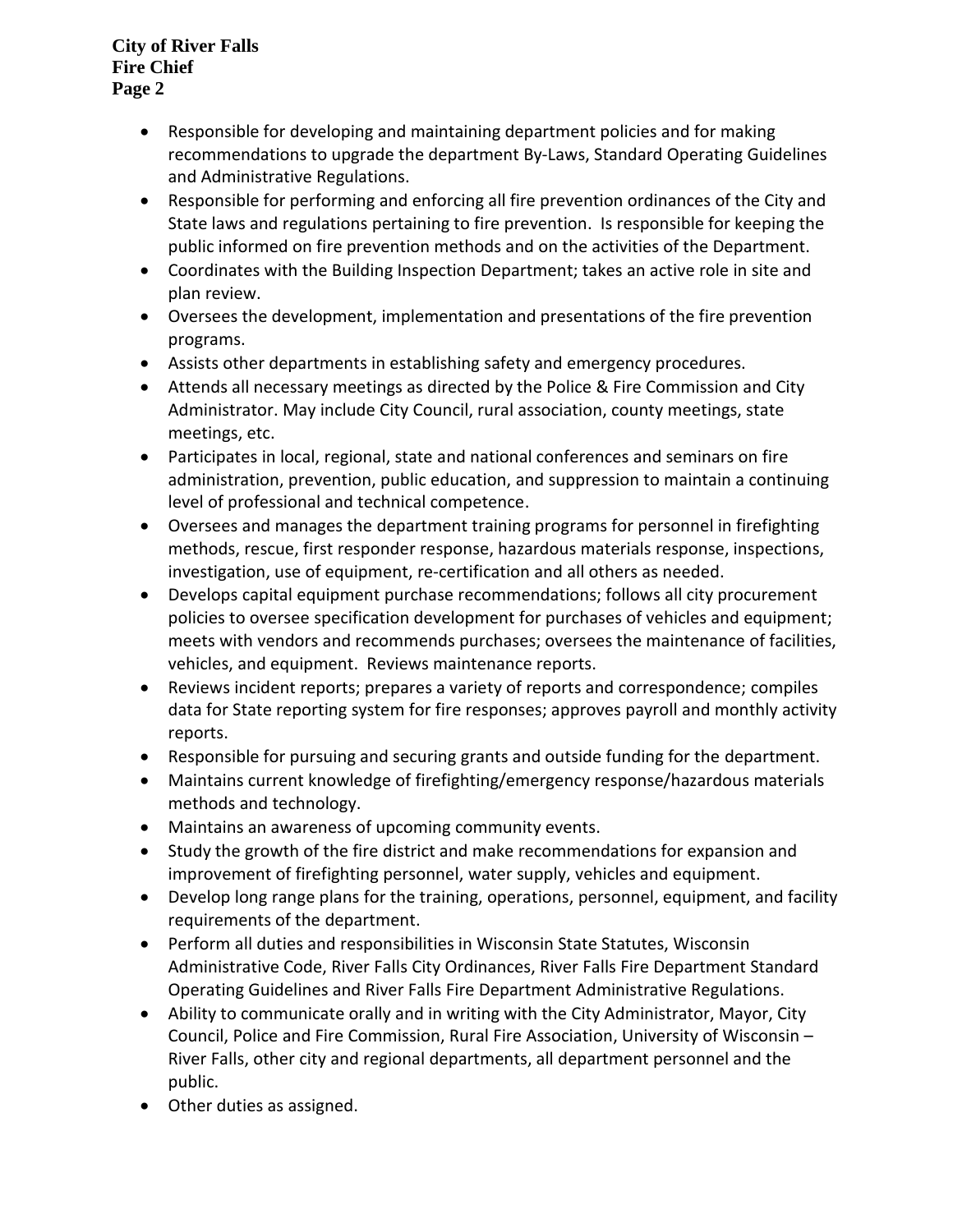**City of River Falls Fire Chief Page 3**

### **KNOWLEDGE, SKILLS & ABILITIES**

- Comprehensive knowledge of modern fire services, including the areas of suppression, community risk reduction, special operations, information management and administration.
- Able to work in high stress situations and maintain a professional calm demeanor.
- Knowledge of Local, State and Federal laws, regulations and codes relating to the fire service.
- Thorough understanding of technology and systems related to the fire service.
- Exhibit a leadership style characterized by collaboration and the ability to involve fire department members in the decision-making process.
- Possess unquestioned honesty and integrity and a high sense of personal and professional ethics.
- Positive leader who identifies and develops division talent and recognizes the achievements of department personnel.
- Express oneself clearly and concisely, both orally and in writing.
- Good public speaker capable of projecting a positive image of the fire department and the city.
- Develop and maintain effective working relationships with a wide variety of city personnel and the public.
- Effectively manage the department and budgets
- Knowledge of volunteer recruitment and retention practices.
- Evaluate issues from a broader, city-wide perspective
- Build partnerships with other City departments, governmental units, regional departments, private businesses, and citizens.
- Maintain flexible working hours which may include evening or weekend meetings/events.

# **QUALIFICATIONS**

# Minimum:

- Bachelor's degree in a related field.
- A minimum of ten (10) years of firefighting experience of which five years are fire command as a Captain/Battalion Chief or above; or any combination of education and experience that provides equivalent knowledge, skills and abilities.
- Position requires: State of Wisconsin Firefighter II certification or equivalent, Hazardous Materials Operations certification, National Incident Management System (NIMS) compliance
- State of Wisconsin Fire Inspector certification or equivalent is required within one year of hire.
- Valid driver's license

# Preferred:

- Master's Degree in a related field.
- First Responder or EMT certification
- Completion of advanced fire tactics and officer trainings and certifications.
- National Fire Academy Managing Officer or Executive Fire Officer (EFO)
- Experience as a volunteer firefighter and/or working with volunteers.